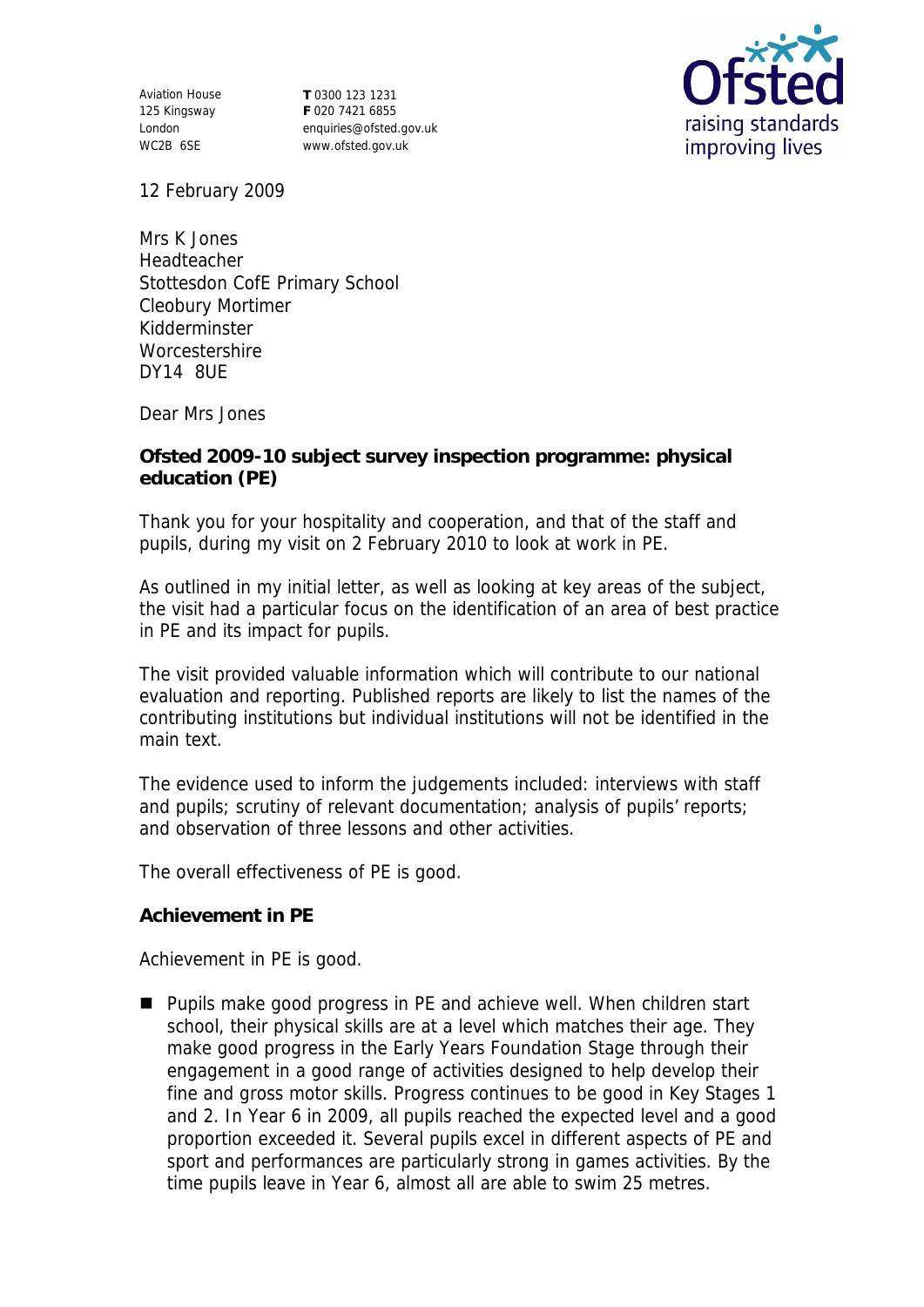- **Pupils' physical skills and achievement are boosted by their involvement in** many sports clubs and tournaments. Talented pupils are provided with additional challenges through their involvement in sports partnership and community sports activities. Pupils with special educational needs and/or disabilities are given additional support to enable them to develop their physical coordination.
- Pupils' personal development and well-being are significantly enhanced by their involvement in physical activities. Pupils know about the features of a healthy lifestyle and why exercise is important. Older pupils are trained as 'jumping jaxx' play leaders enabling them to take responsibility for organising play activities for younger pupils. There are many opportunities to develop teamwork skills in lessons and inter-school competitions.

**Quality of teaching in PE** 

The quality of teaching in PE is good.

- Lessons are planned well and clear learning objectives are identified and shared with pupils. All four strands of the National Curriculum programme of study are included and pupils are able to acquire, develop and apply their skills. Teachers model skills and techniques for pupils, showing them what they are aiming for in their responses. In one good lesson, pupils used their imagination and creativity in developing increased fluency in their dance routines. In another, the teacher's strong subject knowledge was used effectively to offer pupils precise coaching points to enable them to improve their hockey skills. High expectations in this lesson and in the dance lesson led to excellent engagement, attitudes and behaviour from pupils.
- Teachers assess learning well through their observations and questioning. They also give pupils the chance to watch and discuss their own and other's work and make suggestions for how it might be improved. Teachers complete records of attainment for individual pupils. Reports are written for parents on pupils' achievements in PE. Comprehensive records are also kept of children's progress in physical development in the Early Years Foundation Stage.

**Quality of the curriculum in PE**

The quality of the PE curriculum is good.

■ Pupils enjoy two hours of PE in their weekly timetable. All areas of learning are included in the curriculum, including swimming, but a very small hall space affects provision in gymnastics and dance. Last year, good use was made of the local secondary sports school facilities to enable Early Years Foundation Stage, Year 1, Year 2 and Year 5 and 6 pupils to do gymnastics. Work in PE is linked well to learning in other subjects, for example mathematics problem-solving and pupils' writing in connection with their development of hockey skills. Dance is also linked to cultural and historical themes.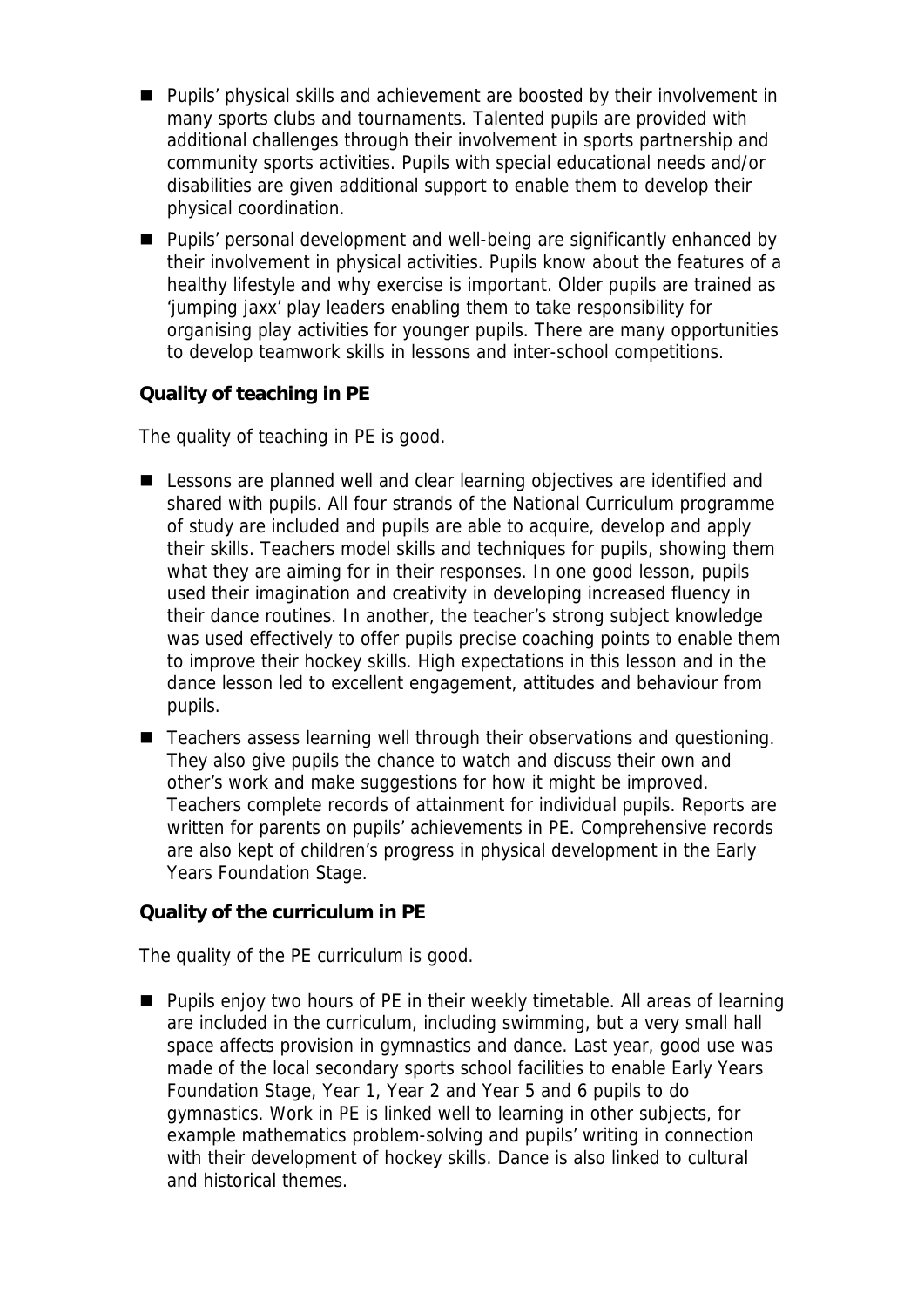■ Pupils take part in many well-attended after-school sports clubs led by staff and visiting coaches. They also have several opportunities to play in sports partnership tournaments and competitions. There is a strong focus in the curriculum on keeping fit and on adopting healthy lifestyles. Good links with community clubs enable pupils to continue their sporting interests outside of school.

**Features of best practice**

**Provision for outdoor and adventurous activities is outstanding. The school** has a well used school garden in which children in the Early Years Foundation Stage develop good physical skills and older pupils grow produce. All pupils also visit a local field study centre where they are able to take part in an excellent programme of water- and land-based pursuits, such as canoeing, rafting, horse riding, potholing and orienteering challenges.

**Effectiveness of leadership and management in PE**

The effectiveness of leadership and management in PE is good.

- Leaders give PE and sport a suitably high profile and recognise the value of their contribution to pupils' personal development, health and wellbeing. Newsletters to parents provide details of events and celebrate pupils' many achievements. Involvement with the school sports partnership has been used very well to improve provision. Professional development for staff, guidance on assessing pupils' attainment, and introducing pupils to a wide range of sports activities are some of the benefits.
- A subject evaluation correctly identifies strengths in provision and areas for development and pupils' and parents' views are collected to inform improvements. Some observations of lessons have been completed but too little primary link teacher (PLT) time is allocated to monitoring and evaluation, including collating and analysing attainment records to evaluate progress.

**Areas for improvement, which we discussed, include:**

- $\blacksquare$  ensuring a balance is retained in the curriculum and includes sufficient opportunities for pupils to develop their gymnastics skills
- making effective use of PLT time to moderate, collate and analyse teachers' assessments, and evaluate rates of progress.

I hope these observations are useful as you continue to develop PE in the school.

As I explained previously, a copy of this letter will be sent to your local authority and will be published on the Ofsted website. It will also be available to the team for your next institutional inspection.